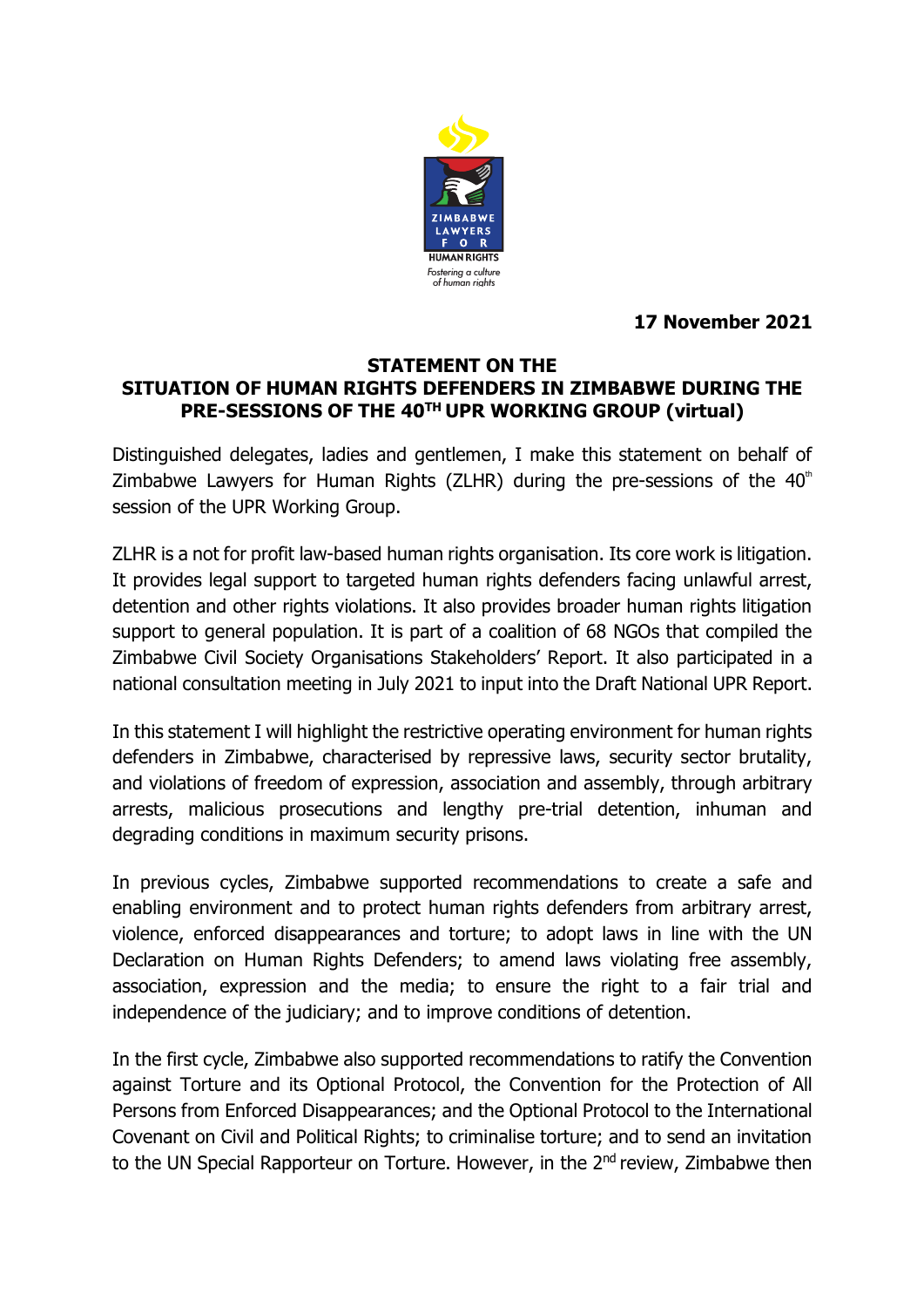noted these recommendations and declined to support specific recommendations relating to repeal of repressive criminal laws.

Since the last cycle, the situation for human rights defenders has deteriorated. Human rights defenders have been subjected to arbitrary arrests and malicious prosecutions for peaceful protests, petitions, and making statements critical of the Government (including online), under repressive provisions of the Criminal Law (Codification and Reform) Act and the Maintenance of Peace and Order Act: including for 'insulting the president', 'subverting constitutional government', 'making false statements prejudicial to the state', 'criminal insult', 'inciting public violence or disorder' and for 'unsanctioned' public gatherings. (The state repealed the Public Order and Security Act, as called for by recommending member states, but replaced it with the Maintenance of Peace and Order Act, which retains the same repressive provisions criminalising unsanctioned protests.)

Following a somewhat calm pre-electoral environment, on 1st August 2018 the military indiscriminately opened fire and assaulted citizens during a post-election protest, resulting in six deaths. A government-constituted Commission of Inquiry into these incidents made several key recommendations on compensation for victims, re-training of law enforcement agents; and prosecution of offenders which have not been implemented to date. In response to a national stay-way protest in January 2019, the Government imposed an internet shutdown, and security services were deployed to residential areas where they are reported to have conducted an array of grave rights violations. In May 2020, three female leaders from the political opposition – MDC-Alliance – were abducted, tortured, sexually assaulted and dumped 48 hours later outside Harare. These women have continued to face relentless malicious prosecutions. No effective investigations have been conducted into the circumstances of their reports of being abducted and tortured.

Human rights defenders are being systematically referred to a special Anti-Corruption Unit of the Criminal Magistrates Court that systematically denies bail. The appeal courts are also increasingly denying bail, with independent judges facing suspension and disciplinary proceedings. Human rights defenders are being detained during pretrial detention in maximum security prisons, in crowded inhuman and degrading conditions. Lawyers representing human rights defenders have been associated with their clients' causes and been arbitrarily removed from cases, arrested and ill-treated while representing their clients.

Human rights defenders' right to a fair trial before an independent judiciary has further been impeded by Constitutional Amendment No.2 that increase executive presidential powers in relation to appointments, promotion, and extension of tenure of the judiciary, and the Prosecutor General.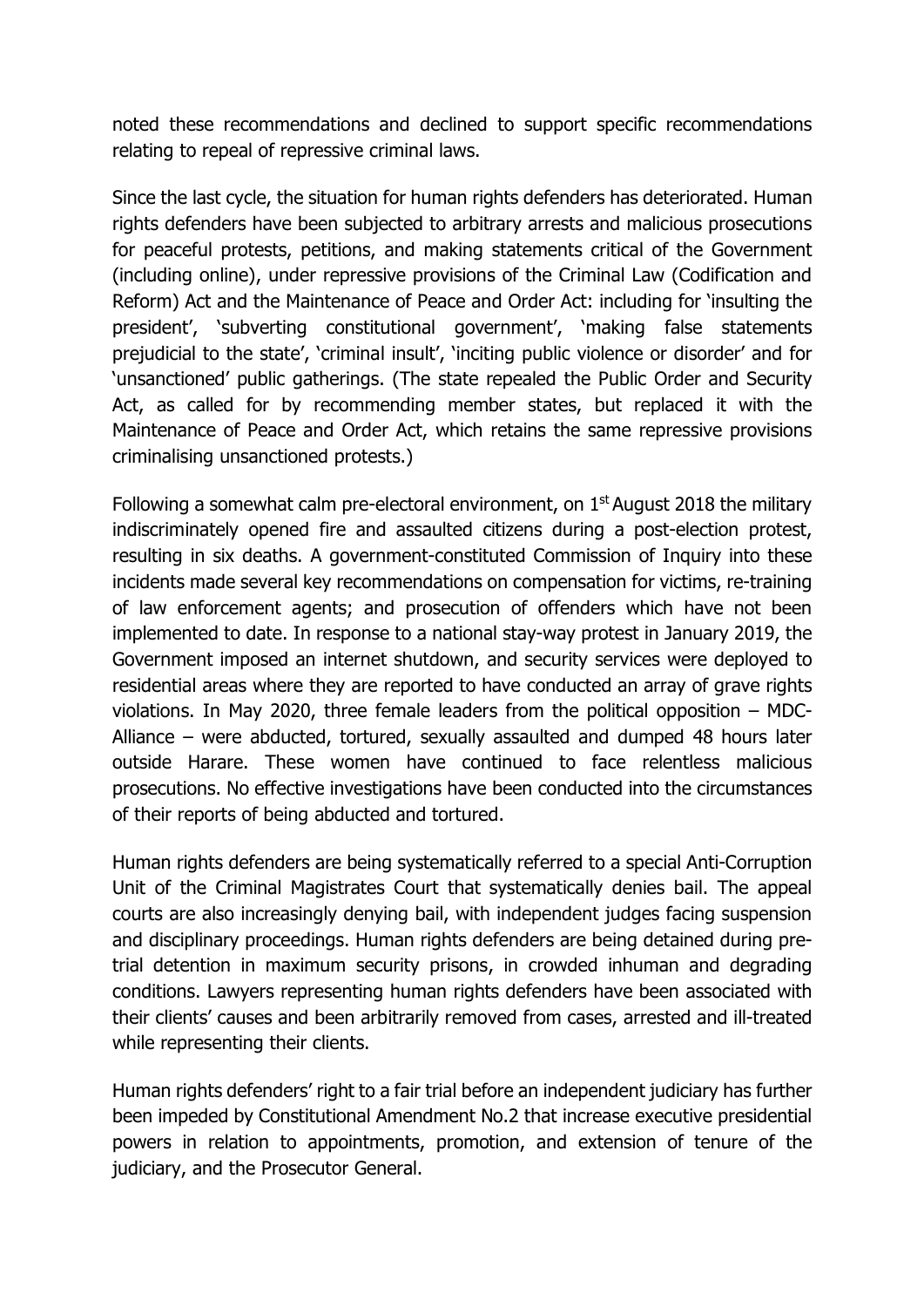The recently gazetted Private Voluntary Organisations Amendment Bill, 2021, will criminalise NGOs for "political" involvement; and for unauthorised: collection of charitable funds from the public; or receipt of foreign funds. The Bill will regulate NGOs currently operating as trusts and associations, and require reregistration of NGOs when they make organisational changes, leaving their status pending registration unknown. The executive is given excessive powers, and can suspend NGOs' executive committees and replace them.

Cabinet has also approved principles for "patriotic" provisions that, if passed by Parliament, will criminalise: making unsubstantiated claims of torture and abductions tarnishing the image of government; conducting protests that coincide with international events; and unauthorised communication with foreign governments: in violation of human rights defenders' rights to freely communicate, report atrocities, and to peacefully protest.

ZLHR and other NGOs have also been subjected to denigrating and chilling statements by state spokespersons. Following a successful court challenge, the Minister of Justice, Legal and Parliamentary Affairs stated that ZLHR was funded by "foreign organisations seeking to destabilise the government"; that the judiciary had been "captured by elements within and outside the country who wish to destabilise the second Republic and "foreign forces"; and the state was going to "poke the enemy in the eye and confront it". In a press article, a Government spokesperson referred to ZLHR and two other organisations as the "Zimbabwe axis of evil" for the reporting of "fake abductions".

ZLHR recommends Member states issue comprehensive recommendations to address the numerous concerns highlighted, but in particular, call upon the government of Zimbabwe to: -

- 1. Implement recommendations of the Special Rapporteur on the Rights to Freedom of Peaceful Assembly and of Association in his 2020 Zimbabwe report
- 2. Adopt legislation to domesticate the UN Declaration on Human Rights **Defenders**
- 3. Ensure a safe and conducive environment in which human rights defenders and people with divergent political views can conduct their activities without undue restrictions
- 4. Ratify the Convention against Torture and its Optional Protocol
- 5. Ratify the International Convention for the Protection of All Persons from Enforced Disappearances and its Optional Protocol
- 6. Ratify the Optional Protocol to the International Covenant on Civil and Political **Rights**
- 8. Adopt national legal instruments to abolish torture.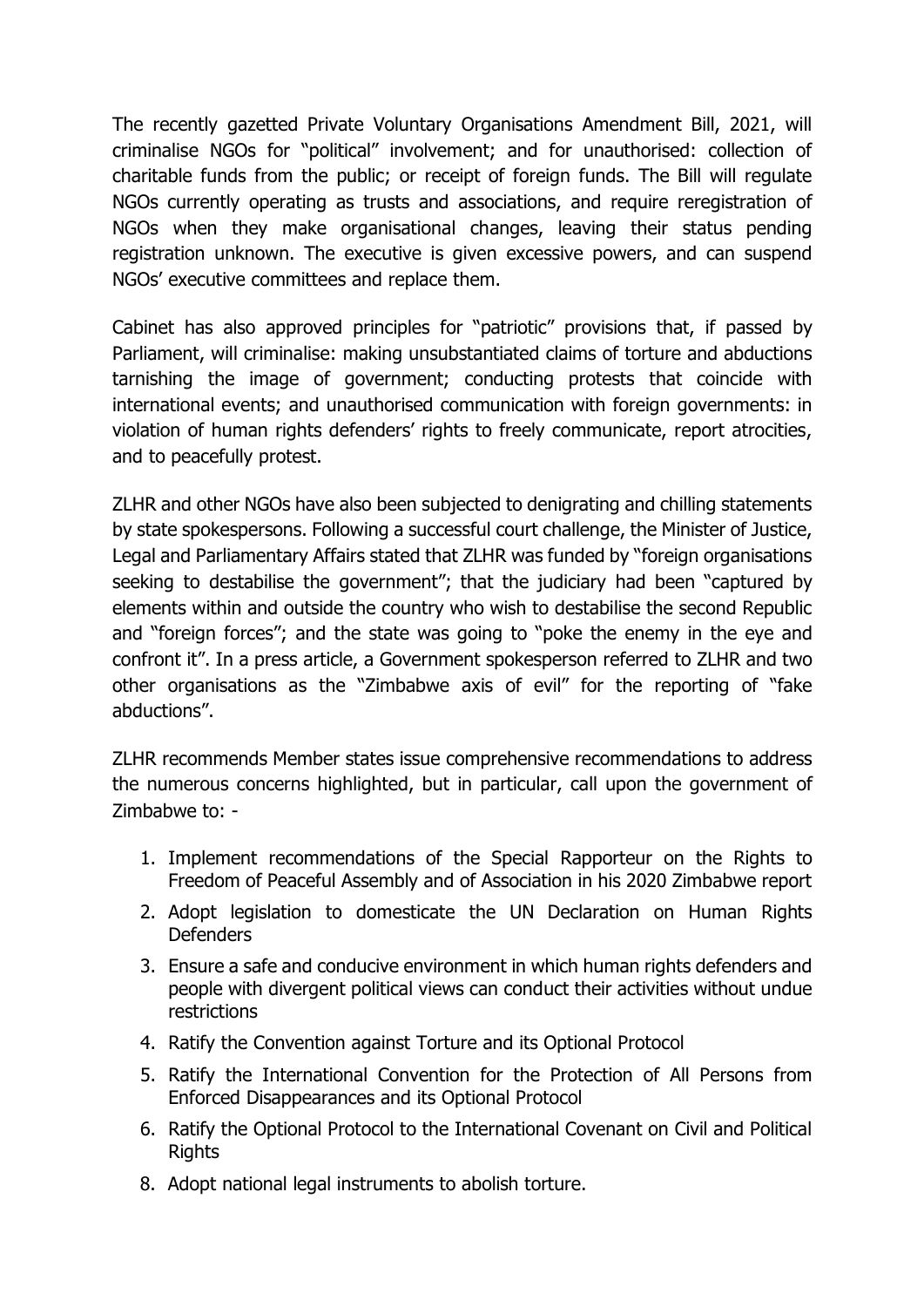- 9. Adopt national legal instruments to abolish enforced disappearances.
- 10.Conduct impartial and fair investigations of cases of torture and enforced disappearances and prosecute perpetrators
- 11.Invite the UN Special Rapporteur on Human Rights Defenders for a country visit
- 12.Invite the UN Special Rapporteur on Torture for a country visit
- 13.Invite the UN Working Group on Enforced and Involuntary Disappearances for a country visit
- 14.Abandon the PVO Amendment Bill, 2021
- 15.Abolish restrictive legislative and other measures against legitimate activities of NGOs
- 16.Repeal constitutional amendments to the 2013 Constitution increasing executive powers and reducing public accountability in the appointment, promotion and extension of tenure of judges and the Prosecutor General
- 17.Repeal restrictive criminal provisions used to crackdown on human rights defenders, including sections  $5 - 8$ , 10, 12, 13, 15, 16 and 18 of the Maintenance of Public Order Act; and sections 22, 31, 33, and 37 of the Criminal Law (Codification and Reform) Act
- 18.Cease arbitrary arrests, malicious prosecutions and pre-trial detention of human rights defenders for their lawful human rights work
- 19.Cease the systematic referral of human rights defender cases to the Anti-Corruption Unit of the Criminal Magistrates Courts
- 20.Cease arbitrary denial of bail to human rights defenders
- 21.Cease executive interference with, and ensure independence of, the judiciary
- 22.Cease the detention of pre-trial detainees in maximum security prisons
- 23.Ensure that prisons, police cells and other places of detention are maintained to international human rights standards including the right to dignity
- 24.Cease issuing denigrating and threatening statements against human rights defenders and victims of human rights violations
- 25.Enactment of the Independent Complaints Commission Bill and establishment of an independent complaints mechanism for the security sector in consultation with key stakeholders and in line with international human rights standards, within one year

## **ENDS**

**Zimbabwe Lawyers for Human Rights Kodzero/Amalungelo House No. 103 Sam Nujoma Street, Harare, Zimbabwe Phone: (+263 8677005347, +263 242 764085/705370/708118 Email: info@zlhr.org.zw www.zlhr.org.zw**